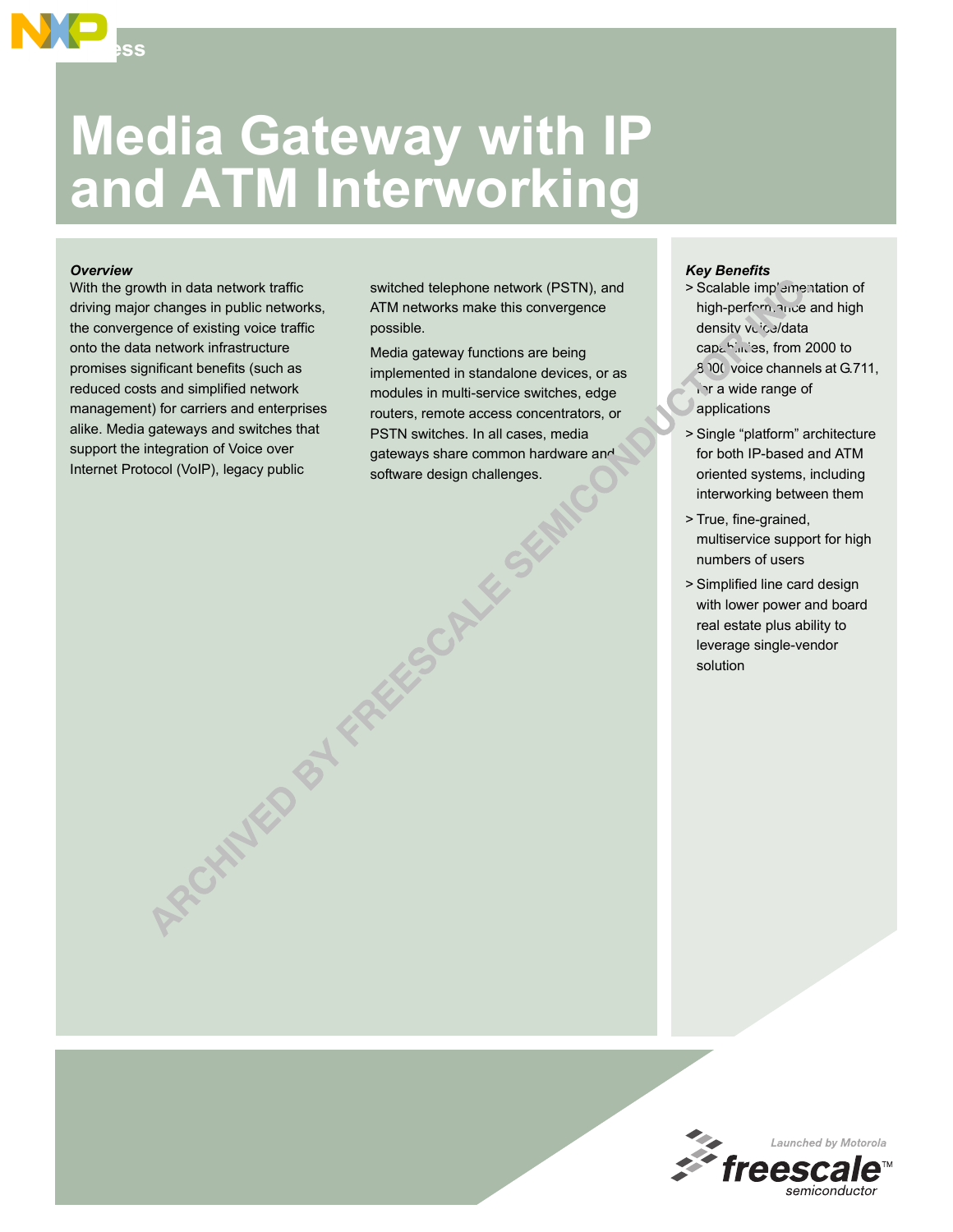

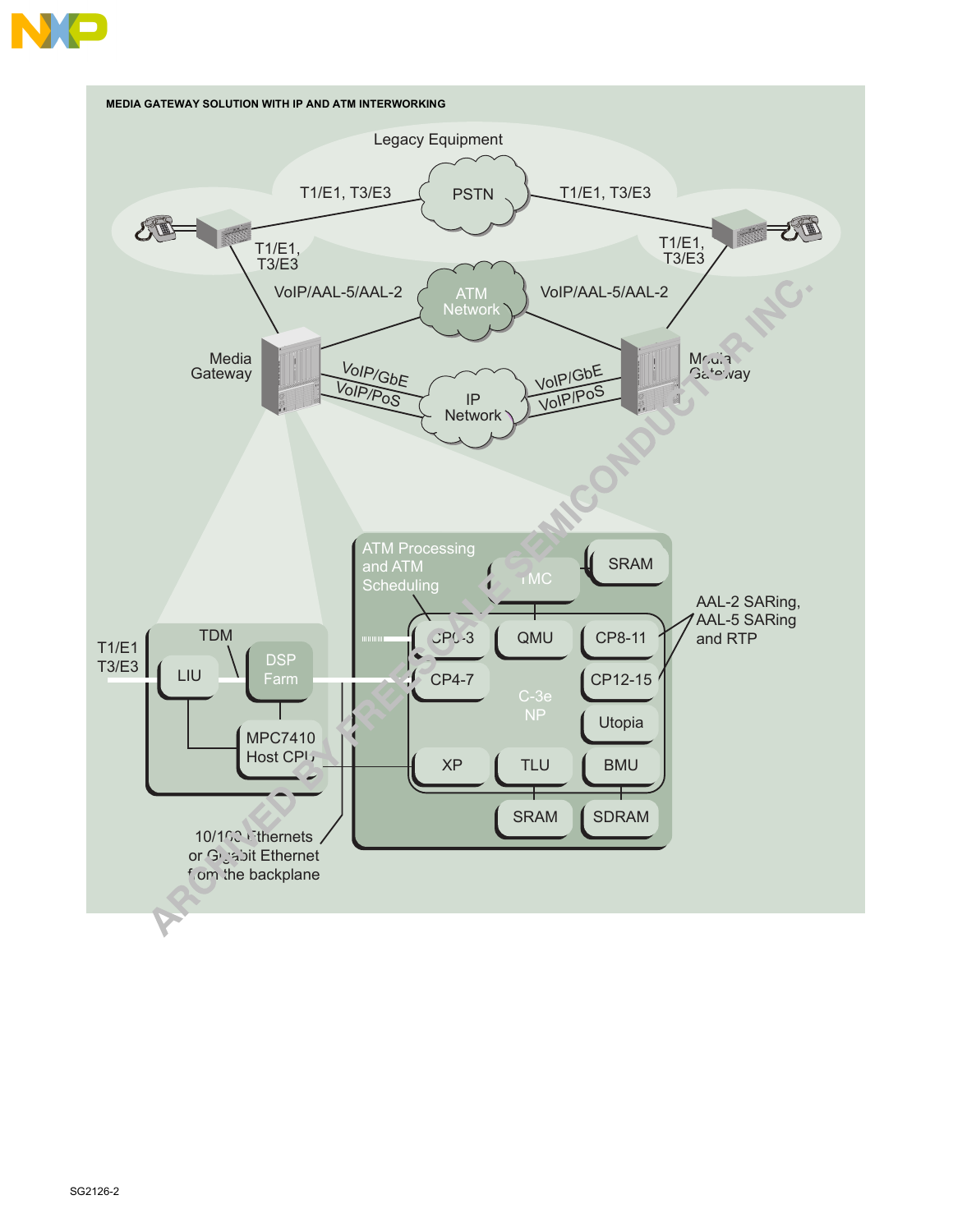

| <b>Freescale Ordering Information</b> |                           |                                                              |  |  |
|---------------------------------------|---------------------------|--------------------------------------------------------------|--|--|
| <b>Part Number</b>                    | <b>Product Highlights</b> | <b>Additional Information</b>                                |  |  |
| PCC3E0RX180WB0B                       | C-3e NP                   | 5.5 W @ 180 MHz<br>freescale.com/networkprocessors           |  |  |
| PCC5E0RX266WB0B                       | $C-5e$ NP                 | 9 W @ 266 MHz<br>freescale.com/networkprocessors             |  |  |
| PCQ500RX000WA0A                       | Q-5 TMC                   | 5Gbps throughput<br>freescale.com/networkprocessors          |  |  |
| MPC8260                               | PowerQUICC™ ISA           | freescale.com/PowerQUICC                                     |  |  |
| <b>MSC8101</b><br><b>MSC8102</b>      | <b>DSP Farm</b>           | freescale.com/DSP                                            |  |  |
| CSTC501W Note 1                       | C-Ware Software Toolset   | Web site download of current CST release (Windows T. WIX)    |  |  |
| CDEV101A Note 2                       | C-Ware Development System | CDS Base Unit (Chassis, Power Supply, Single Phard Computer) |  |  |
| Notes:                                |                           |                                                              |  |  |

2. Ask your sales representative or distributor for details and availability of system modules, which you order separately.

## *Design Challenges*

Media gateway implementations are complicated by the wide variety of technologies that make up existing networks. These include the circuitswitched PSTN, ATM and Frame Relay based public data networks, and the IPbased Internet, all of which may be carried over the same SONET transport network.

Functions required of media gateways typically include the conversion (and compression) of time-divisionmultiplexed (TDM) voice circuits onto ATM networks using a variety of adaptation protocols (AAL-0, AAL-1, AAL-2 and AAL-5), or onto packet-based networks using IP (including RTP), frame relay, or extensions of both. Voice switches that support the switching of voice circuits among the various network interfaces may require interworking between different proton one (such as between ATM and  $I.P-b$  ased networks) as well.

The specific design challenges for media gateways include:

- > Accommodating increasing numbers of voice (or fax and modem) circuits per slot within a specific networking device.
- > Supporting the increasing number of different network interfaces and speeds required, ranging from channelized T1/E1 lines through

OC-12 SONET and Gigabit Ethernet interfaces.

- > Adapting to the number of different protocols used (such as ATM AAL-2/ AAL-5, VoIP/RTP, Packet-over-SONET/PPP, MPLS, and so on, even as the protocol standards evolve and improve.
- > Managing quality  $\epsilon$  service (QoS) to ensure prioritization of latencysensitive traffic, such as voice.
- > Providing <sup>ל</sup> flexibility to add new features and functions through  $s$  $/$  $t$  $v$  $c$   $\dot{c}$  as market demands dictate in the future.

*Freescale Semiconductor Solution* Freescale Semiconductor® offers complete solutions for all aspects of media gateway and switch implementations. This includes the StarCore<sup>®</sup> digital signal processors (DSPs) required to convert and compress TDM voice circuits into packet or cell-based flows, the C-Port™ network processors (NPs) required to terminate or switch the packet or cell-based circuits, and the PowerPC® ISA host processors required to implement the control functions that manage each voice connection. The network processing function is the focus of this document.

Freescale Semiconductor's C-Port family, including network processors, traffic management coprocessors, and interface adaptors, provides the flexibility to support the wide range of protocols

reguli Pu for today's media gateway  $m_k$  lementations. The internal processing resources of the C-3e NP are particularly well suited to be used at the "uplink" aggregation level in media gateway designs, where extensive protocol conversion and switching functions are required.

The figure illustrates a VoIP/VoATM network and details the tasks handled by the NP. On one side of the gateway, TDM traffic converted and compressed by Freescale Semiconductor DSPs is aggregated on to high density line cards (capable of supporting 2000 voice channels per line card with the C-3e NP, and over 8000 with the C-5e NP) and then passed on to an internal Ethernet bus (or other media).

These newly created packets are forwarded to the C-3e NP, which formats the voice packets into the desired network protocol, which may include IP and ATM. With IP, the voice packet is formatted into a specific VoIP protocol (such as RTP), possibly tagged as part of an MPLS session, and forwarded onto an IP-based network (over Ethernet or SONET), where QoS may be guaranteed through the use of various protocols including DiffServ.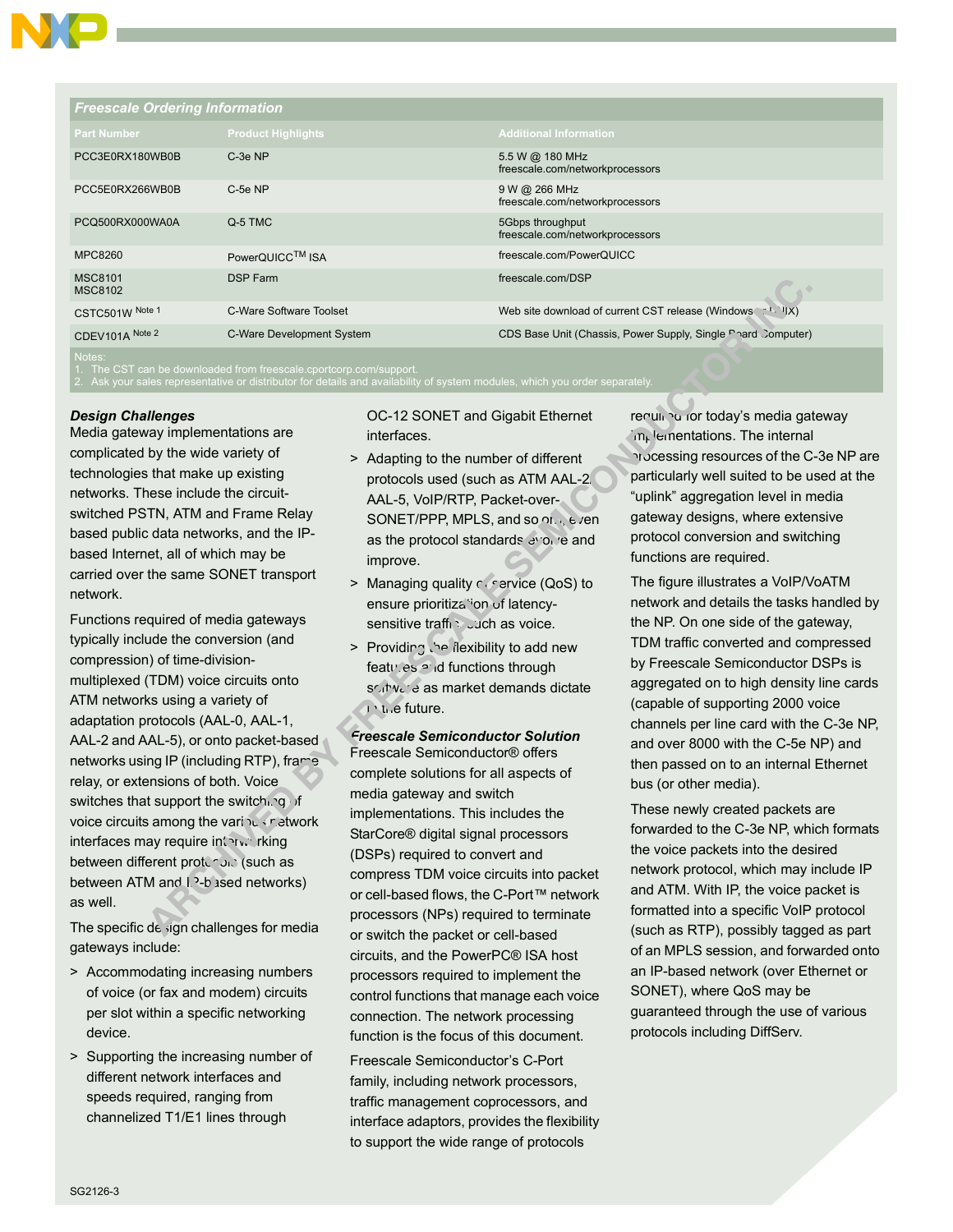

ATM is suitable for carrying voice because of its built-in QoS features. Options for ATM processing in media gateways might include VoIP over AAL-5 over ATM, where voice packets from the DSPs are formatted into a specific VoIP protocol (such as RTP), which are then converted into AAL-5 PDUs, and segmented into ATM cells. Alternatively, voice packets may be formatted into ATM AAL-2 "mini-packets", one or more of which are encapsulated into ATM cells.

Interworking between IP and ATM, such as switching within and between RTP and AAL-2 flows, can be achieved easily with the C-Port network processor architecture.

Fine grained QoS capabilities can also be added using Freescale Semiconductor's traffic management coprocessors (TMCs). These TMCs are multi-protocol and can thus provide traffic policing, shaping, monitoring, and scheduling for both ATM and IP traffic, even simultaneously. They ensure that voice traffic is accorded the correct

priority and that users receive toll-quality service.

The flexibility and performance of the C-Port family allows a variety of media gateway applications to be created all based on a common software base. Applications are written in C-language using applications programming interfaces (APIs), which enables you to easily upgrade functionality and scale software to higher bandwidths.

## *Development Environment*

The C-Port family development environment consists of the following components:

> C-Ware<sup>™</sup> Applications Library **(CAL).** Comprehensive set of reference applications for building networking systems based on Freescale Semiconductor's C-Po.<sup>t</sup> family, The CAL significantly accelerates customer software development by providing extensive reference source code that is instrumented for and tested with the CST.

- > **C-Ware Software Toolset (CST).**  Functional and performance accurate simulation environment, standard GNU-based compiler and debugger, GUI performance analysis tool, traffic scripting tools, and comprehensive C-Ware APIs.
- > **C-Ware Development System (CDS).** Compact PCI chassis with Freescale Semicond<sup>,</sup> ctor MPC750 host application module, which can also include NP switch modules, TMC daughter ca.  $\triangleleft$ , and various physical interface no lules (PIMS). Complete hardware reference designs also avaliahle.

Vendors may also select Wind River S, stems Tornado<sup>®</sup> for Managed Switches (TMS) to program the host processor/control plane software. Freescale Semiconductor has established an alliance with Wind River to provide integration of the C-Port network processors with TMS 2.0 supporting both Layer 2 and Layer 3 services. In addition, the host application module in the CDS runs VxWorks<sup>®</sup> on the MPC750.

| <b>Development Tools</b> |                                      |                         |                                                                                                                                                                                                                                                                                                                                                                                |
|--------------------------|--------------------------------------|-------------------------|--------------------------------------------------------------------------------------------------------------------------------------------------------------------------------------------------------------------------------------------------------------------------------------------------------------------------------------------------------------------------------|
| Tool Type,               | <b>Product Name</b>                  | Vindor                  | <b>Description</b>                                                                                                                                                                                                                                                                                                                                                             |
| Software Kit             | C-Ware Software Too!<br>(CST)        | Freescale Semiconductor | Provides a comprehensive software development environment for building<br>networking systems based on Freescale Semiconductor's C-Port network<br>processor family. By providing a simple programming model, standard tools, a<br>robust simulation environment, and a host application environment, the CST can<br>significantly accelerate your software development effort. |
| Reference Applications   | C-Ware \L lir ations<br>Libra: (CAL) | Freescale Semiconductor | Offers a comprehensive set of reference applications for building networking<br>systems based on Freescale Semiconductor's C-Port network processor family.<br>The CAL significantly accelerates customer software development by providing<br>extensive reference source code that is instrumented for and tested with the<br>C-Ware Software Toolset.                        |
| Development Kit          | U-Ware Development<br>System (CDS)   | Freescale Semiconductor | Provides an environment for you to prototype an entire product that leverages<br>C-Port network processors. This chassis-based system allows you to develop<br>your unique software and then integrate and test it in an actual hardware<br>environment, well before your target product is available.                                                                         |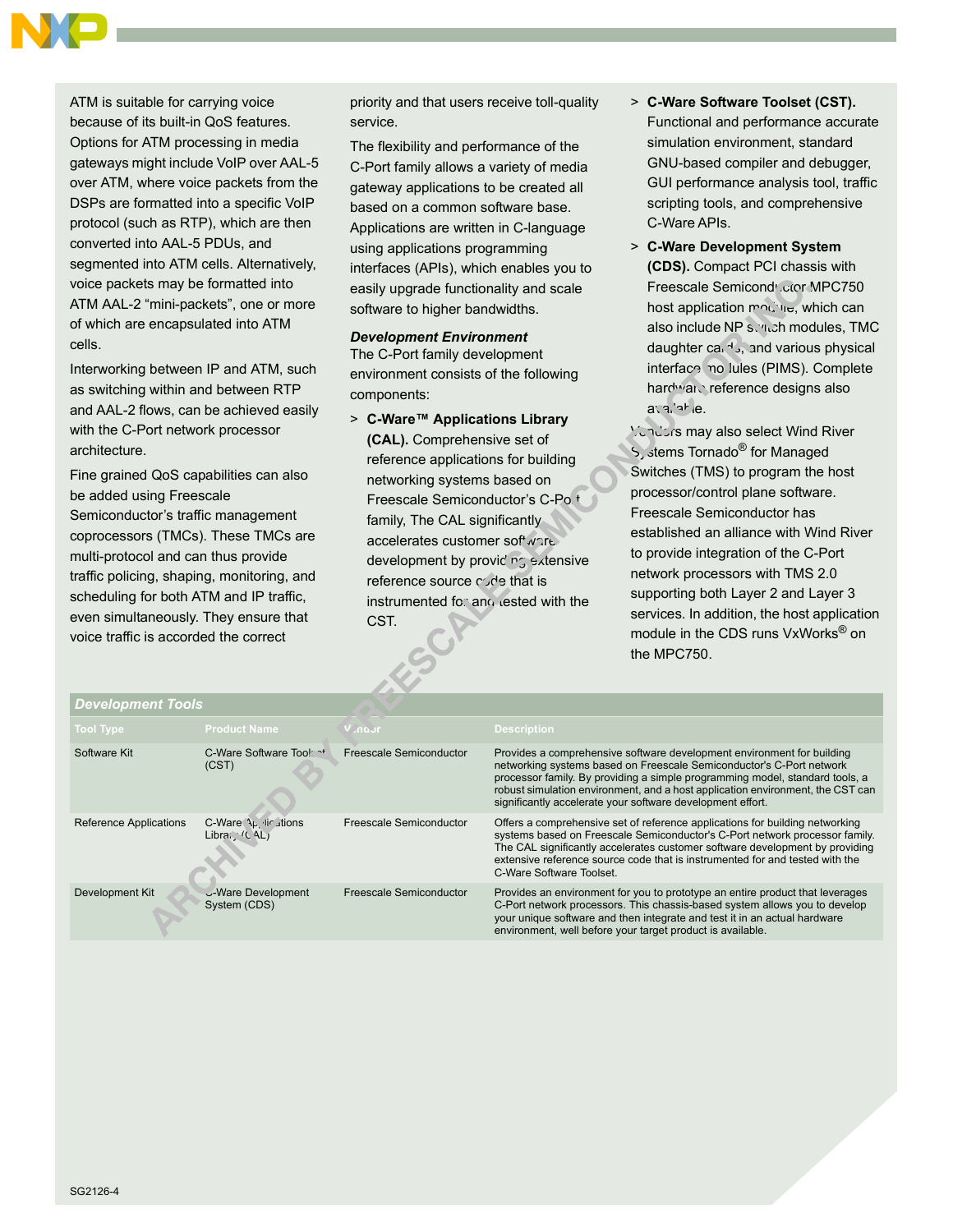

| <b>Third Party Support</b> |                                           |                                        |
|----------------------------|-------------------------------------------|----------------------------------------|
| Vendor                     | <b>Description</b>                        | <b>Contact Information</b>             |
| Corrent                    | For High-Performance Security Processing  | Tel: 480-648-2300<br>sales@corrent.com |
| <b>IDT</b>                 | For Advanced Classification               | Tel: 613-724-6004<br>Fax: 613-724-6008 |
| <b>Wind River Systems</b>  | For Tornado for Managed Switches and RTOS | Tel: 800-545-9463<br>Fax: 510-814-2010 |

SG2126-5